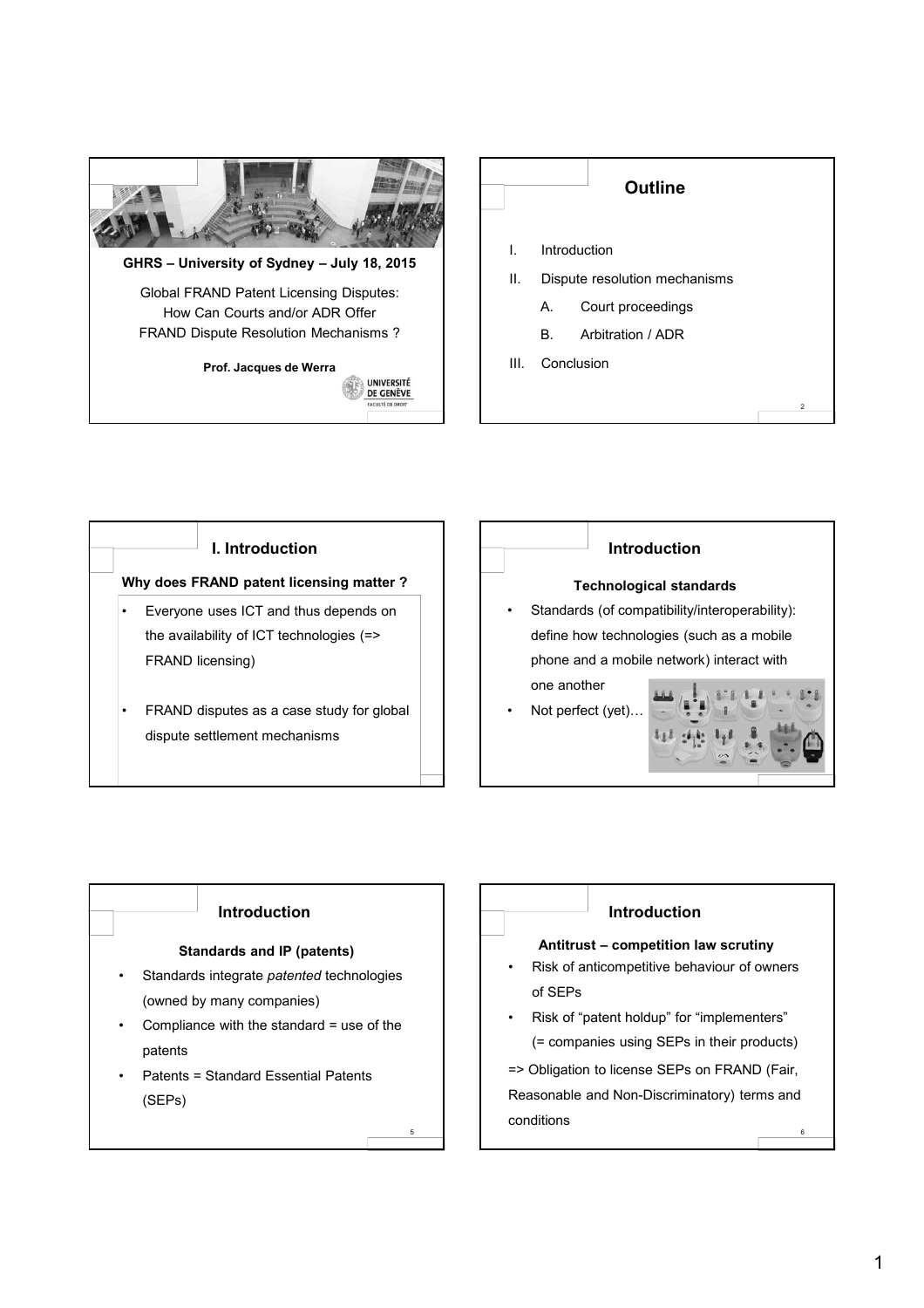

## **Introdution**

#### **How does the FRAND system work ?**

- Owners make a declaration to SSOs by which they agree to license their SEPs to willing licensees on FRAND terms
- 8 ETSI: « irrevocable undertaking in writing that it is prepared to grant irrevocable licenses on fair, reasonable and non-discriminatory ("FRAND") terms and conditions […] »



|                                                       |                                                                                                                        |  | Introdution |  |  |  |
|-------------------------------------------------------|------------------------------------------------------------------------------------------------------------------------|--|-------------|--|--|--|
| Worldwide « battlefield » for FRAND disputes<br>China |                                                                                                                        |  |             |  |  |  |
|                                                       | Huawei v. InterDigital (Shenzhen intermediate<br>People's Court, 2011; Guangdong High<br>People's Court, October 2013) |  |             |  |  |  |
|                                                       | Qualcomm investigation: settlement with<br>China's National Development and Reform<br>Commission (February 2015)<br>10 |  |             |  |  |  |



# **Introdution**

**Worldwide « battlefield » for FRAND disputes (3)**

### **US**

- In re Motorola Mobility LLC, and Google Inc., decision and consent order of the Federal Trade Commission (July 23, 2013)
- Many court proceedings and decisions

12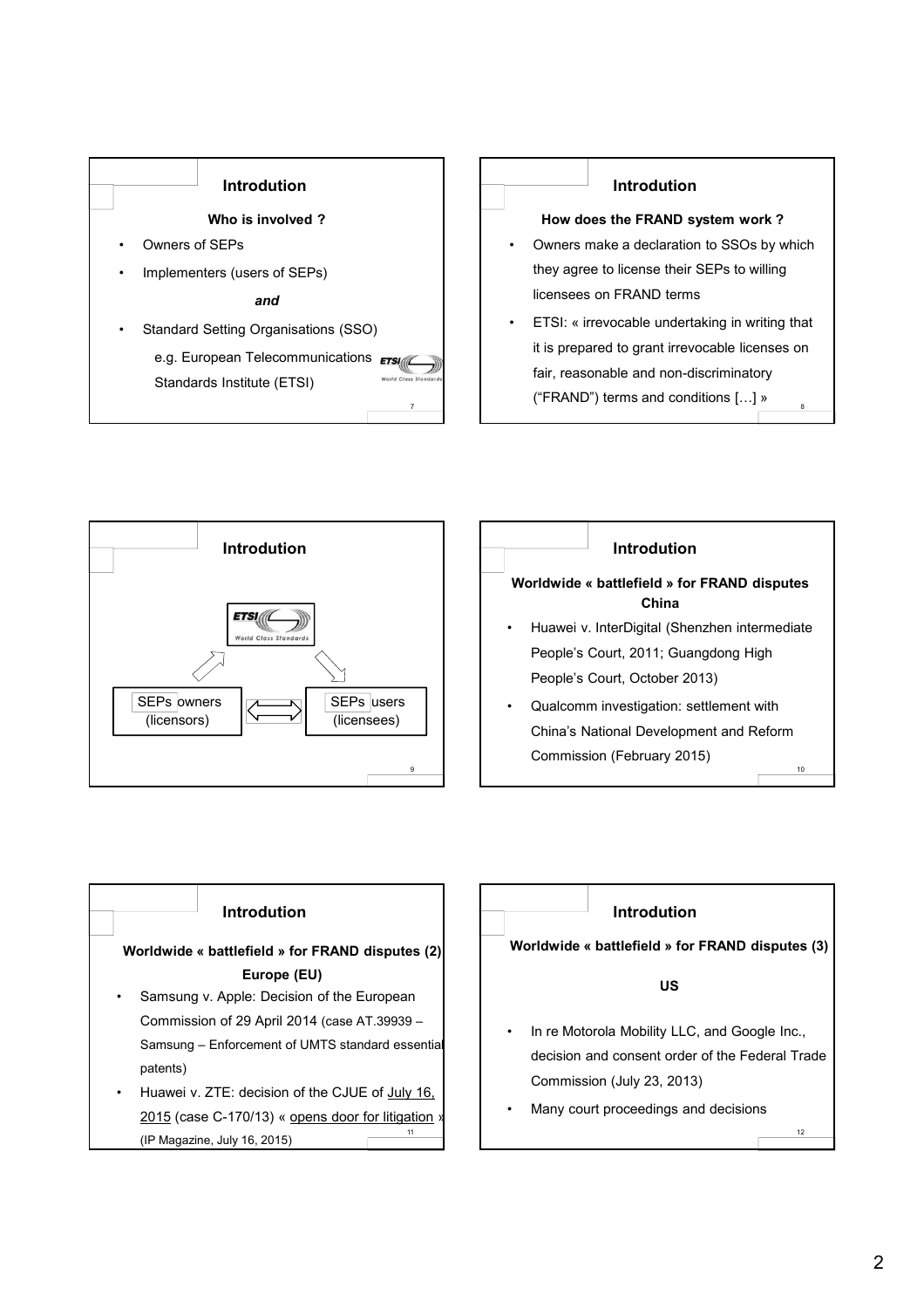





# **Dispute resolution mechanisms SAMple**

- Validity of the patents (SEPs)?
- Infringement of the SEPs (by the implementer)?
- Essentiality: are SEPs really *essential* (for using the standard)*?*
- 16 • Definition of FRAND terms and conditions?



commercial matters

17

# **Dispute resolution mechanisms**

# **A. Court proceedings**

• Choice of court ?

"[t]he venue for the court adjudication procedure will be the Patent Court, High Court of England and Wales (or any successor court), or the UPC" [i.e. the Unified Patent Court as instituted by the Agreement on a Unified Patent Court of February 19, 2013] (EC Samsung Commitments)

• Choice of court if invalidity of the SEPs is raised ?

18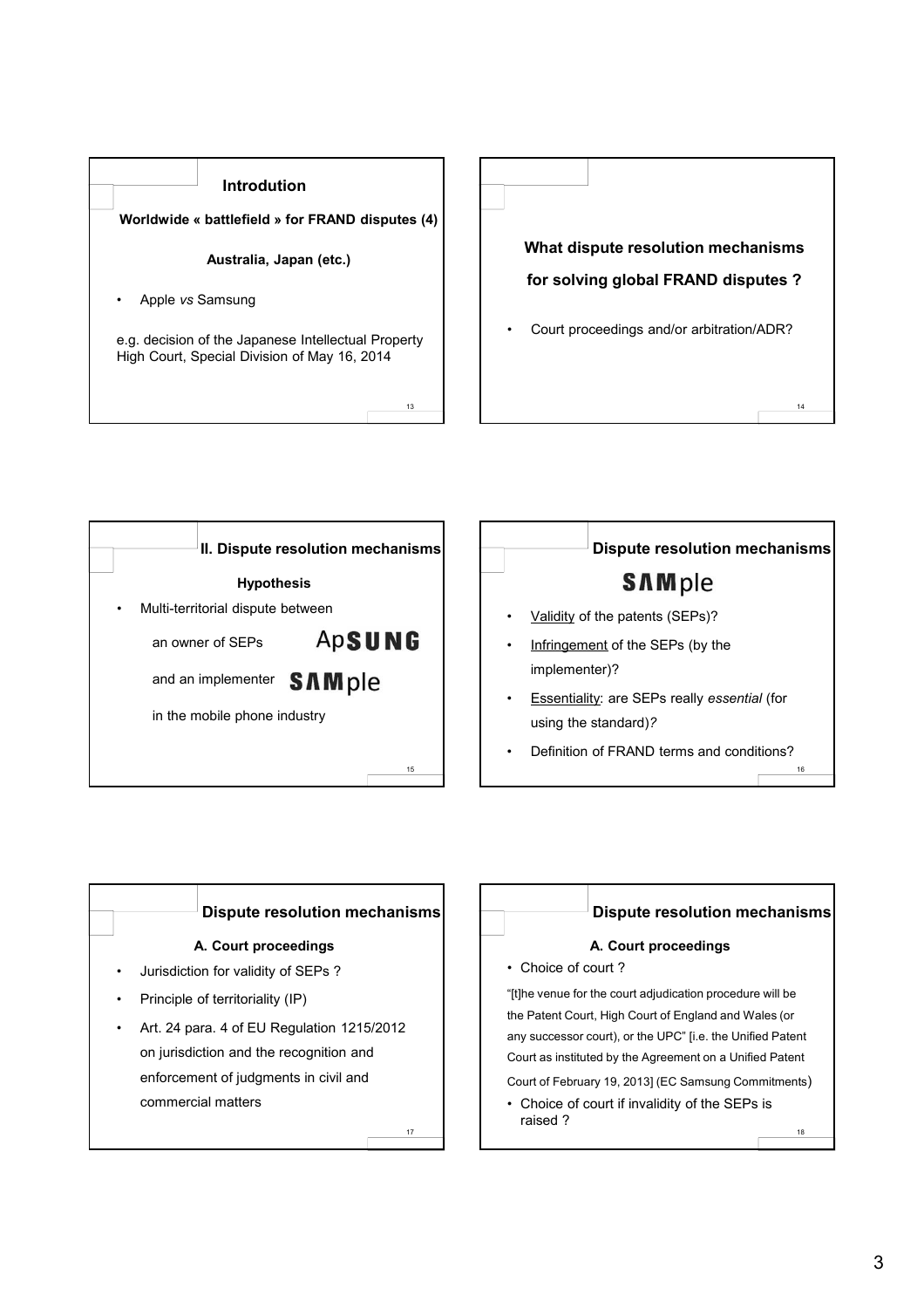## **Dispute resolution mechanisms**

#### **A. Court proceedings**

- What law shall apply ?
- Territoriality: multiplicity of governing laws in multi-territorial patent (IP) infringement disputes
- for which protection is claimed » N.B. no contractual <sub>19</sub> • Art. 8 of EU Regulation 864/2007 on the law applicable to non-contractual obligations (Rome II): « 1. The law applicable to a noncontractual obligation arising from an infringement of an intellectual property right shall be the law of the country choice of law (Art. 8 para. 3)

## **Dispute resolution mechanisms**

#### **A. Court proceedings => atomization**

- Multiple local proceedings before national courts (for disputes about the validity of SEPs)
- Multiple governing laws (even for disputes about the infringement of SEPs)
- => Is this efficient and time and cost-effective
	- (« too domestic, too slow» (etc.) syndrom) ?  $_{\rm 20}$





## **Arbitration / ADR**

# **for solving global FRAND disputes**

• « ADR is likely to be most useful where the dispute involves a multitude of patents and spans several jurisdictions - both factors are characteristic of patent disputes in the ICT industry. Most national courts would decline jurisdiction to determine infringement of, or set royalty rates for, foreign patents, leading to costly patent-per-patent, country-by-country serial and parallel litigation »

22 consultation on Patents and Standards, Feb. 15, 2015) (ICC Reply to the European Commission's public



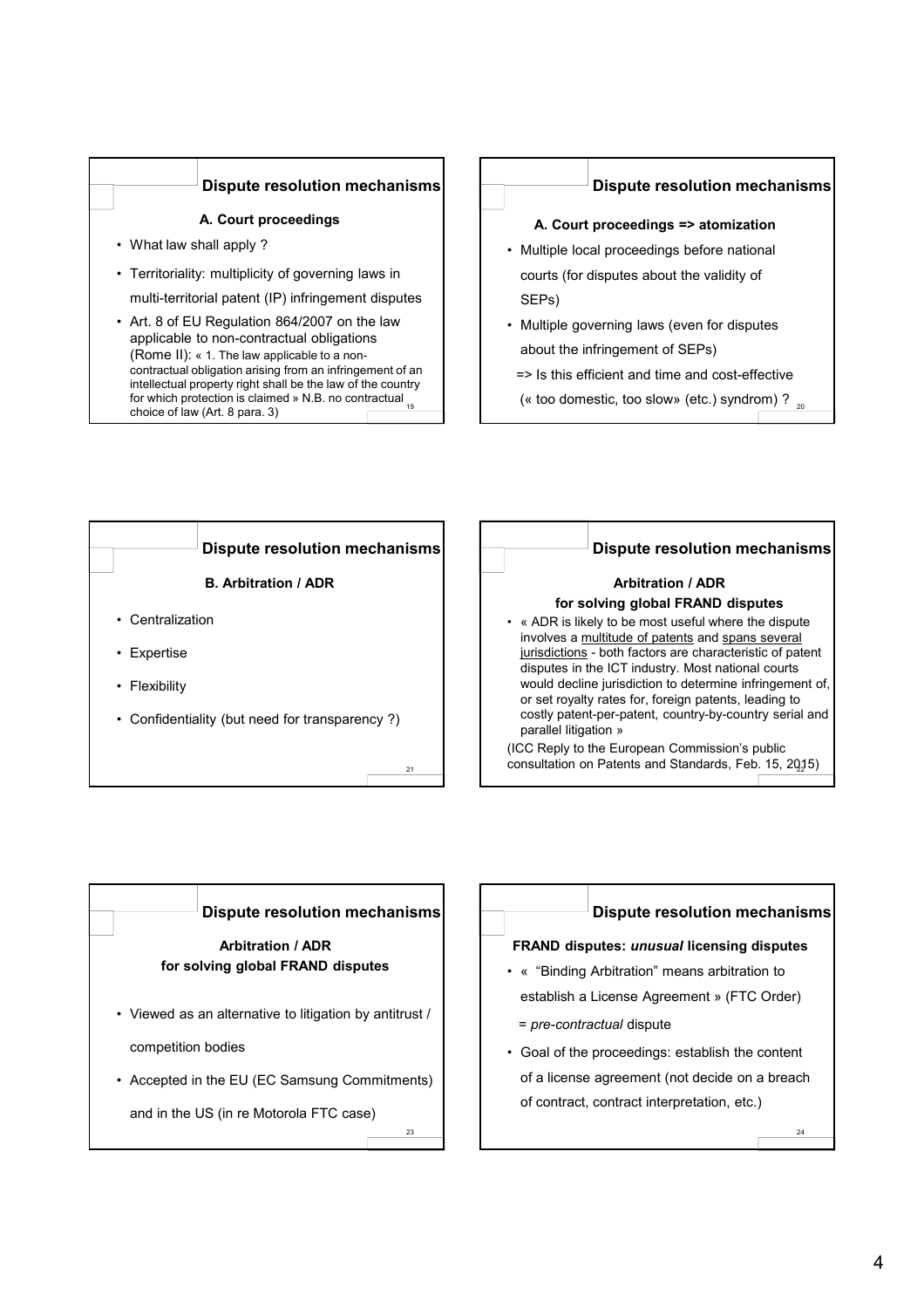## **Dispute resolution mechanisms**

#### **Choice for institutional arbitration**

- « the dispute shall be finally settled under the rules of arbitration of the ICC, unless the Parties mutually agree that the arbitration tribunal will be the patent mediation and arbitration centre as established under Art. 35(1) of the Agreement on a Unified Patent Court » (EC Samsung Commitments)
- « Qualified Arbitration Organization » (FTC Oreller)

#### **Dispute resolution mechanisms**

#### *Unusual* **arbitration proceedings**

Confidentiality *vs* transparency (non-discrimination)

- « [a] non-confidential version of the arbitral decision shall be published within 90 days following the issuance of such decision »
- 26 • « [t]he non-confidential version of the arbitral decision may disclose the methodology relied upon by the arbitral panel to arrive at specific FRAND terms, but shall in no event disclose specific terms » (applies only to royalty calculation?) (EC Samsung Commitments)

#### 27 *Unusual* **arbitration proceedings (ct'd)** Two-tier arbitration proceedings • "de novo appeal on issues of fact and law" against an arbitral award before another arbitral tribunal ("appeal shall be treated as a separate arbitration") • Seat of the arbitration: "will be in an EEA jurisdiction in which national laws permit Parties to agree to make an arbitration decision subject to appeal to a second arbitral tribunal" (EC Samsung Commitments) **Dispute resolution mechanisms Limits of arbitration?** • Arbitrability of patent (IP) disputes ? • Justification: territoriality of IPRs ? Exclusive power (sovereign power) of national IP bodies / courts (risk of « private ordering »)? **Dispute resolution mechanisms**

## **Dispute resolution mechanisms**

#### **Limits of arbitration?**

• Has an arbitral tribunal the power to decide on

the validity of patents (*erga omnes*) ?

« Non-arbitrable matters include criminal prosecutions, [...], and certain types of dispute concerning intellectual property such as whether or not a patent or trade mark should be granted. These matters are plainly for the public authorities of the state » (Supreme Court of New South Wales, Larkden Pty Limited v Lloyd Energy Systems Pty Limited [2011] NSWSC 268 (1 April 2011), 㼲 64)

29

# **Dispute resolution mechanisms**

28

30

#### **Limits of arbitration?**

• Power to decide issues between the parties (*inter partes*) ?

« There is, however, no impediment to the parties investing in the arbitrator power to resolve a dispute as between themselves as to their rights in and entitlements to a patent application, or for that matter an invention » (Larkden, § 67)